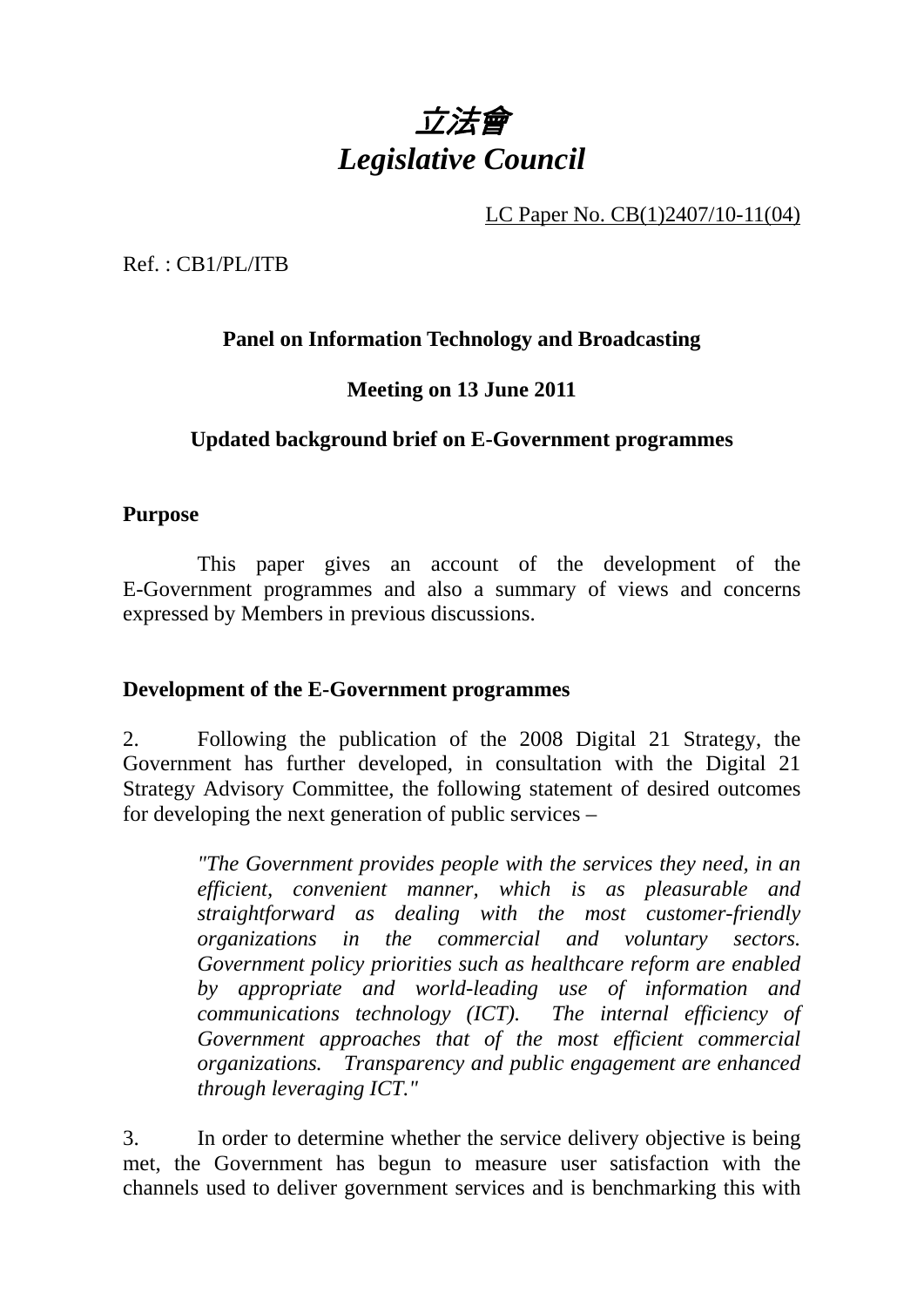the satisfaction level achieved by leading commercial organizations. The Administration will adopt this as the Key Performance Indicator for this objective.

### Progress of the implementation of E-Government programmes

4. According to the Administration<sup>1</sup>, good progress has been made in the year 2009-2010 on the implementation of E-Government programmes as highlighted below:

- (a) revamp of the GovHK website and launch of its mobile/accessible version;
- (b) launch of a pilot scheme on paper-less meeting;
- (c) roll out of more E-procurement initiatives to pilot departments and suppliers;
- (d) set up of the Electronic Health Record (eHR) Office to take forward the development of eHR;
- (e) launch of the Road Cargo System to start a trial run to facilitate seamless customs clearance at the land boundary;
- (f) considering further extension of the pilot scheme on Express e-Channel at the Lo Wu Immigration Control Point;
- (g) implementation of the Client Information System to facilitate effective social welfare services;
- (h) full production use of the Government Financial Management Information System;
- (i) development of online applications for incorporation of companies and filing of company documents; and
- (j) implementation of the One-Stop Shop IT system to provide one-stop services to job-seekers.

 $\overline{a}$ 1 Paper provided by the Administration for the Information Technology and Broadcasting Panel meeting on 13 May 2010 (LC Paper No. CB(1)1843/09-10(07)).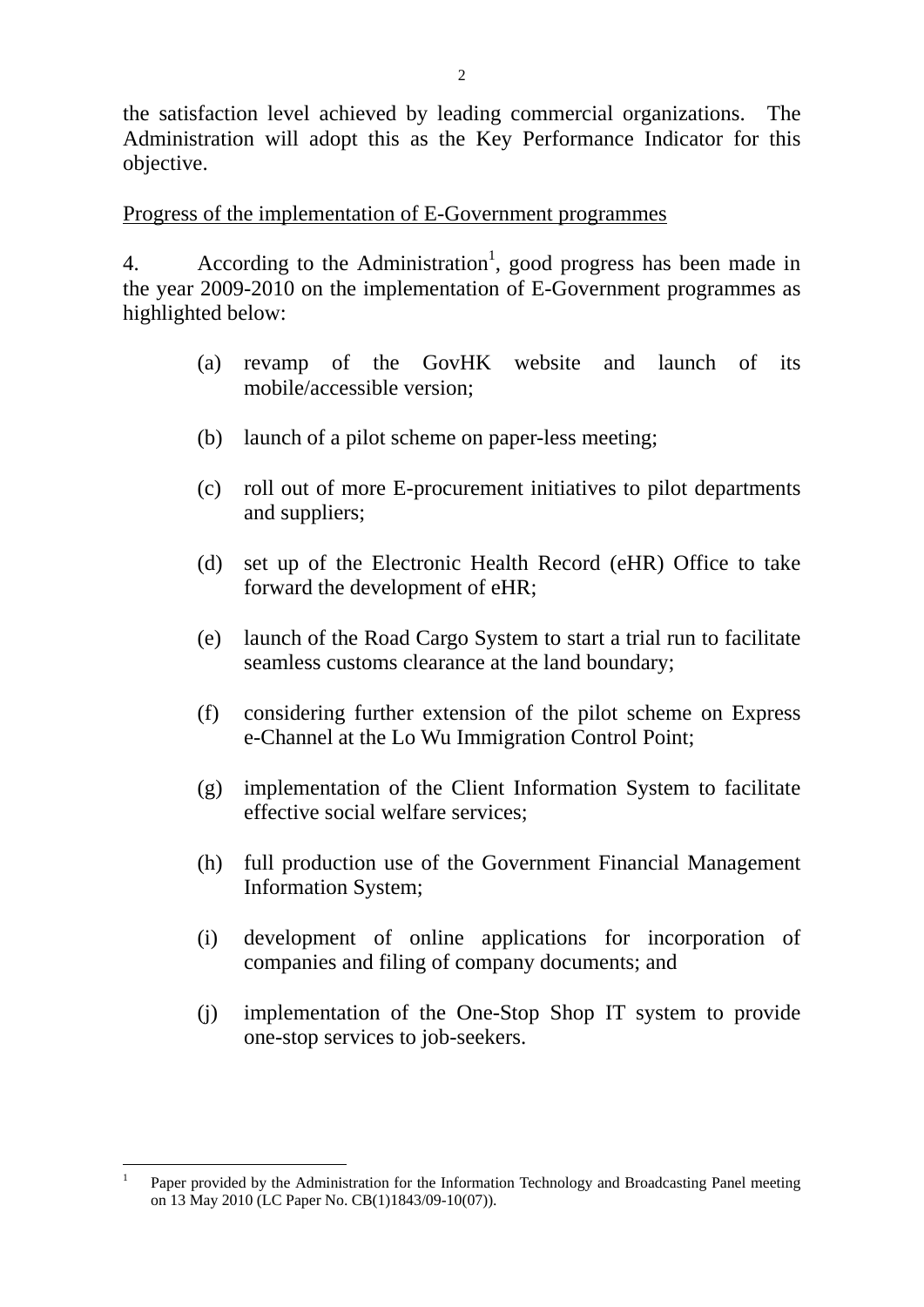### Pan-Government IT Strategy

5. The Administration is formulating a Pan-Government IT Strategy to provide overarching IT direction and strategy to bureaux and departments, and to determine those IT initiatives should be taken centrally, and those by bureaux and departments. This strategy will address five main areas, namely governance on IT investments, IT-enabled business transformation, information and data management, technology architecture and infrastructure, and human resources. Many aspects of the strategy are already in place, and the Administration will progressively enhance the strategy to reflect the key drivers of change with a view to completing the first phase of strategy enhancement in time for relevant projects to be considered in 2010-2011.

# **Previous discussions**

6. Members generally supported the development of E-Government in Hong Kong when they discussed the implementation of the E-Government programmes at the meetings of the Council and the Panel on Information Technology and Broadcasting (the Panel).

## Council meetings

7. At the Council meeting on 30 June 2010, Dr Hon Samson TAM raised a question on the development and application of cloud computing<sup>2</sup>, and the effectiveness of cloud computing services in promoting E-Government services in Hong Kong and enhancing the efficiency of the Government. He urged the Administration to formulate concrete measures to assist enterprises, educational institutions and relevant organizations in conducting researches on and developing cloud computing technologies. The Administration should also consider conducting exchanges and cooperation in cloud computing with the Ministry of Industry and Information Technology, the Chinese Academy of Sciences as well as various provinces and cities in the Mainland.

8. At the Council meeting on 6 April 2011, Dr Hon Samson TAM raised a question on IT units in some Government departments/organizations, namely the Office of the Telecommunications Authority, the Companies Registry, Hongkong Post and the Land Registry. He urged the Administration to reserve funds for promoting computerized civic participation and access to public information in 2011-2012 in the departments/organizations concerned. The Administration should also departments/organizations concerned.

 $\overline{a}$ <sup>2</sup> Cloud computing is a computing model where IT resources, services and technologies are shared and delivered as a service over the Internet to the users on demand.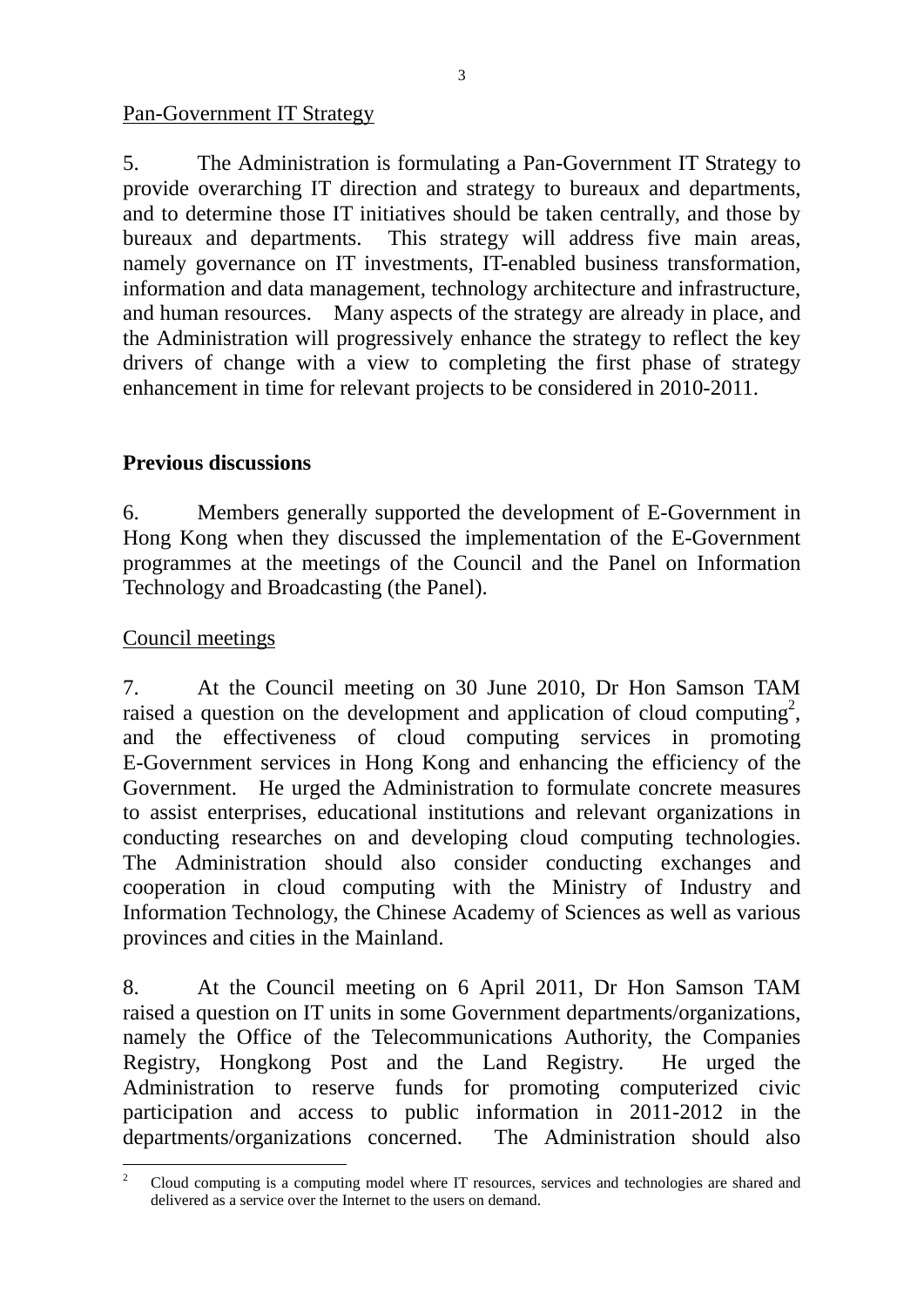consider conducting comprehensive reviews of the effectiveness of the IT units in such departments/organizations.

## Panel on Information Technology and Broadcasting

9. At the meeting of the Panel held on 13 May 2010, some members expressed disappointment that after implementation of the Digital 21 Strategy and the E-Government initiatives for some years, Hong Kong still lagged behind the Mainland in respect of the electronic patient record system, and that it was only recently that the public was able to submit returns to the Inland Revenue and the Rating and Valuation Department via the online service. Panel members called on the Government to expedite the implementation of E-Government initiatives and to set a target date for all payments to the Government and applications for licences to be made available online.

10. Some Panel members noted that according to the survey on user satisfaction with different channels of government service delivery, a larger proportion of small and medium-sized enterprises (SMEs) had used the in-person channel (61%) and postal channel  $(47%)$  while a lower proportion had used Internet channel (50%) and phone (19%). Panel members were concerned whether the relatively low usage of the Internet by SMEs was due to insufficient publicity to promote the awareness of the service, and the lack of technical know-how on the part of the SMEs. They urged the Administration to identify the barriers and address the problems accordingly. The Administration assured members that action would be taken to review and discuss the survey findings with the relevant bureaux and departments to further enhance the E-Government services and make the services more user-friendly.

11. At the Panel meeting held on 8 November 2010, members opined that the Administration should formulate a long-term plan to make all Government forms available on the relevant website and for electronic submission of forms. They also urged the Administration to step up efforts in drawing up comprehensive and integrated strategies to encourage and assist those bureaux and departments that were relatively slow in automation and computerization to catch up on E-Government initiatives. The Administration advised that continued efforts would be made to promote the adoption of E-business solutions by departments, and develop technical applications to facilitate electronic submission of forms. A cross-departmental E-Government working group had been set up to provide guidance and draw up long-term development strategies to achieve greater synergy. The Administration believed that given time, departments would progressively adopt E-business solutions to improve their service delivery.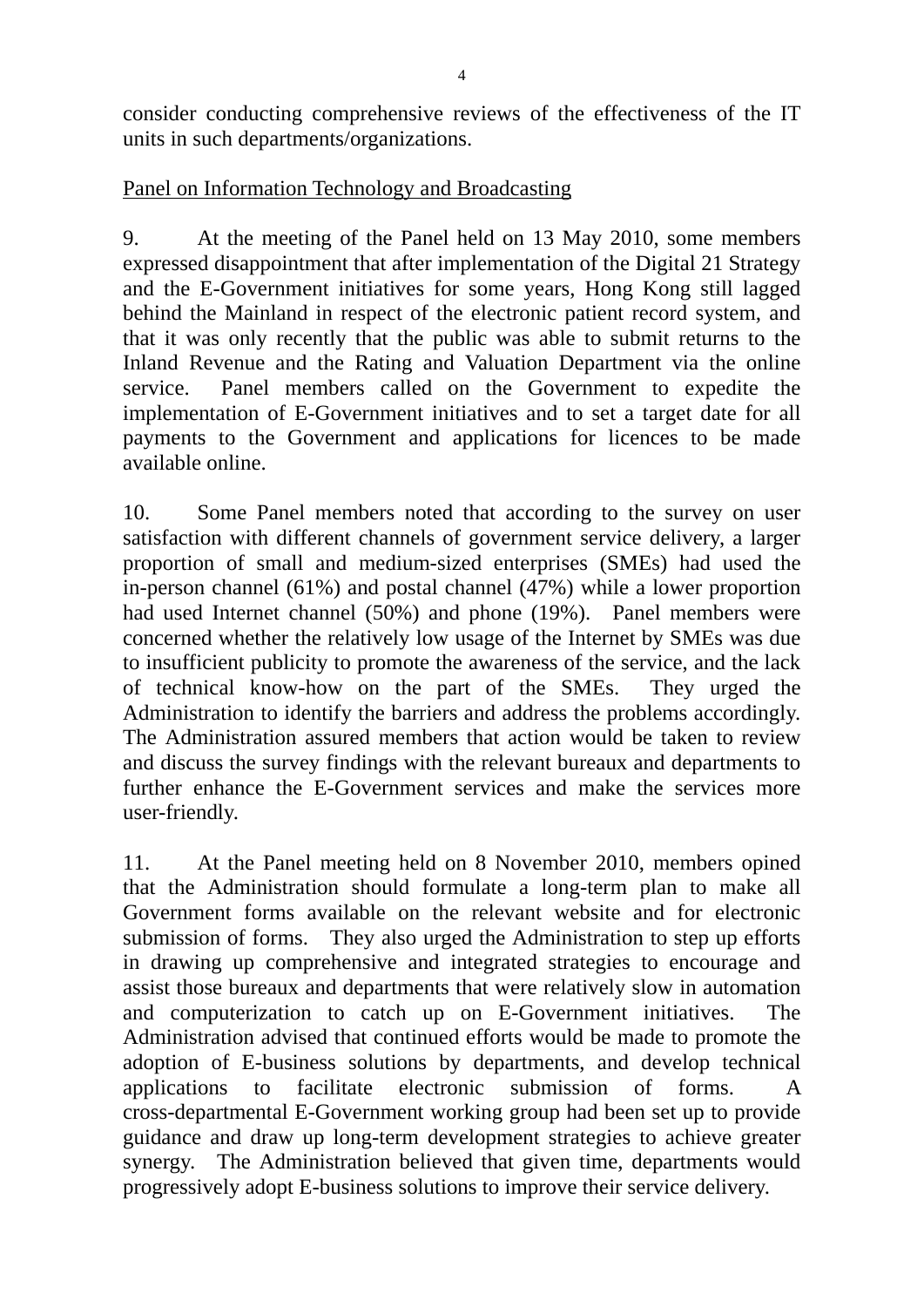12. At the Panel meeting held on 10 January 2011, the Administration briefed members on the proposal to develop a new hosting infrastructure to meet the anticipated growing demand for hosting services from bureaux and departments to support the further development of E-Government services. It was estimated that the new hosting infrastructure, when fully developed, would be able to host 100 additional E-Government services on top of the current 118 services being hosted by the E-Government Infrastructure Services platform. The Panel supported in principle the proposal and a non-recurrent provision of \$135 million over a four-year period from 2011-12 to 2014-15 for the development of a new hosting infrastructure for E-Government services.

13. Some Panel members agreed with the view that instead of developing or maintaining individual hosting services, it would be more cost-effective to centrally maintain a shared hosting infrastructure for bureaux and departments. Some other members expressed concern about data privacy and security of the new hosting infrastructure and enquired about measures to safeguard leakage of personal data. The Administration assured members that bureaux and departments were required to conduct feasibility study and assess data security and privacy issues before and after launching any new information technology system and new E-Government services that might involve data privacy and security.

14. The funding proposal was approved by the Finance Committee (FC) on 15 April 2011.

### **Recent developments**

15. At the special meeting of the FC on 21 March 2011, Dr Samson TAM urged the Administration to promote the application of cloud computing technology in E-Government and expedite its implementation plan for consolidation of data centres to tie in with the development of cloud computing. The Administration advised that the Government had already set a target for transition to the cloud computing over the next five years. During this period, the Government would progressively adopt the cloud computing model for reprovisioning of Government's central IT infrastructure and services, including its data centres, to enhance operational efficiency and the overall agility of the Government's IT capabilities and services. The Pan-Government strategy set out the major programmes to facilitate transition to cloud computing. The Administration was also working on a concrete plan regarding data centre consolidation.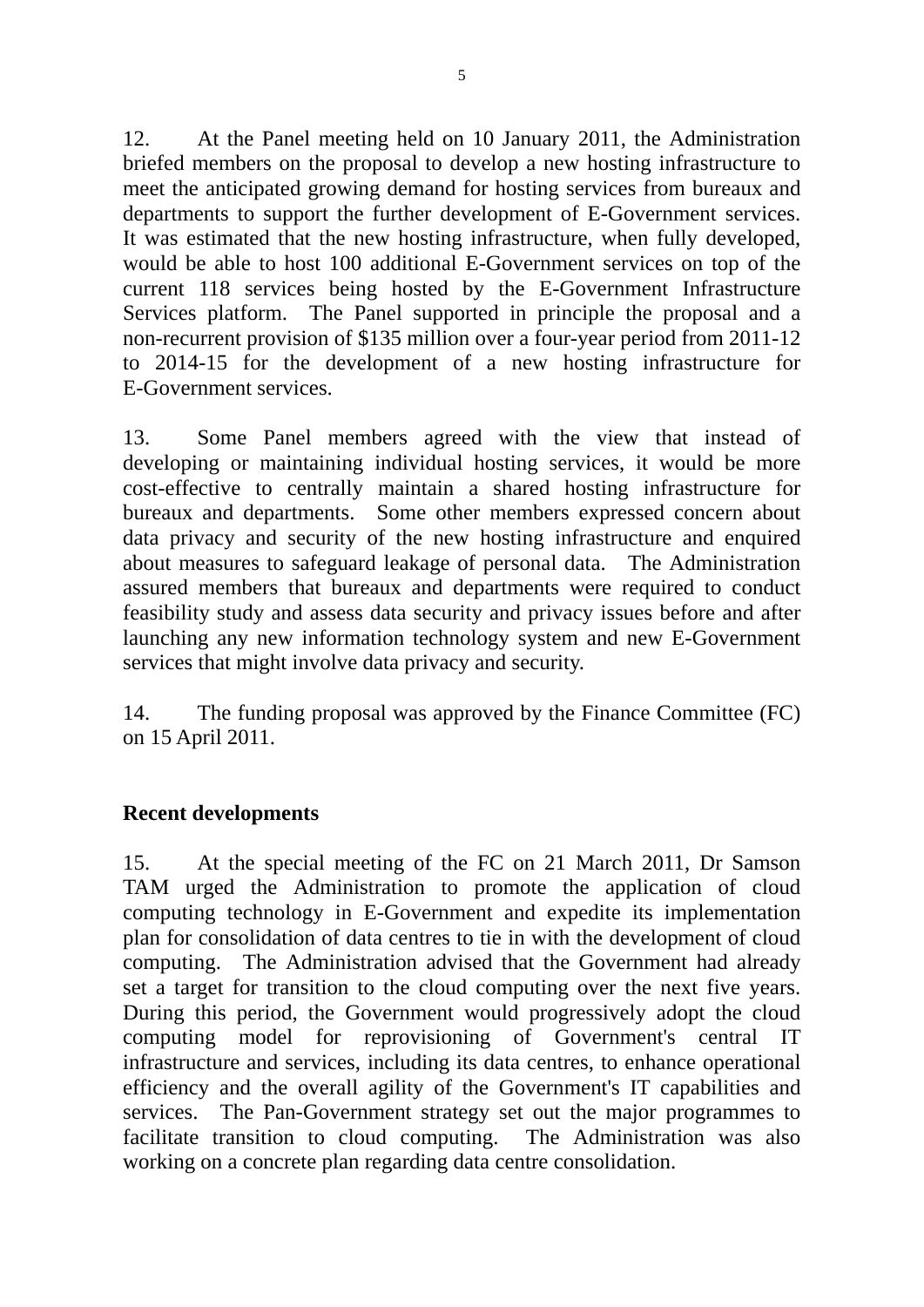## **Latest position**

16. The Administration will update the Panel on 13 June 2011 on the latest progress on E-Government development.

## **Relevant papers**

Paper provided by the Administration for the Information Technology and Broadcasting Panel meeting on 13 May 2008

http://www.legco.gov.hk/yr07-08/english/panels/itb/papers/itb0513cb1-1456-3 -e.pdf

Background brief prepared by the Legislative Council Secretariat for the Information Technology and Broadcasting Panel meeting on 13 May 2008 http://www.legco.gov.hk/yr07-08/english/panels/itb/papers/itb0513cb1-1456-4 -e.pdf

Minutes of Information Technology and Broadcasting Panel meeting on 13 May 2008

http://www.legco.gov.hk/yr07-08/english/panels/itb/minutes/itb080513.pdf

Paper provided by the Administration for the Information Technology and Broadcasting Panel meeting on 11 May 2009

http://www.legco.gov.hk/yr08-09/english/panels/itb/papers/itb0511cb1-1492-5 -e.pdf

Background brief prepared by the Legislative Council Secretariat for the Information Technology and Broadcasting Panel meeting on 11 May 2009 http://www.legco.gov.hk/yr08-09/english/panels/itb/papers/itb0511cb1-1492-6 e.pdf

Minutes of Information Technology and Broadcasting Panel meeting on 11 May 2009

http://www.legco.gov.hk/yr08-09/english/panels/itb/minutes/itb20090511.pdf

Paper provided by the Administration for the Information Technology and Broadcasting Panel meeting on 13 May 2010 http://www.legco.gov.hk/yr09-10/english/panels/itb/papers/itb0513cb1-1843-

7-e.pdf